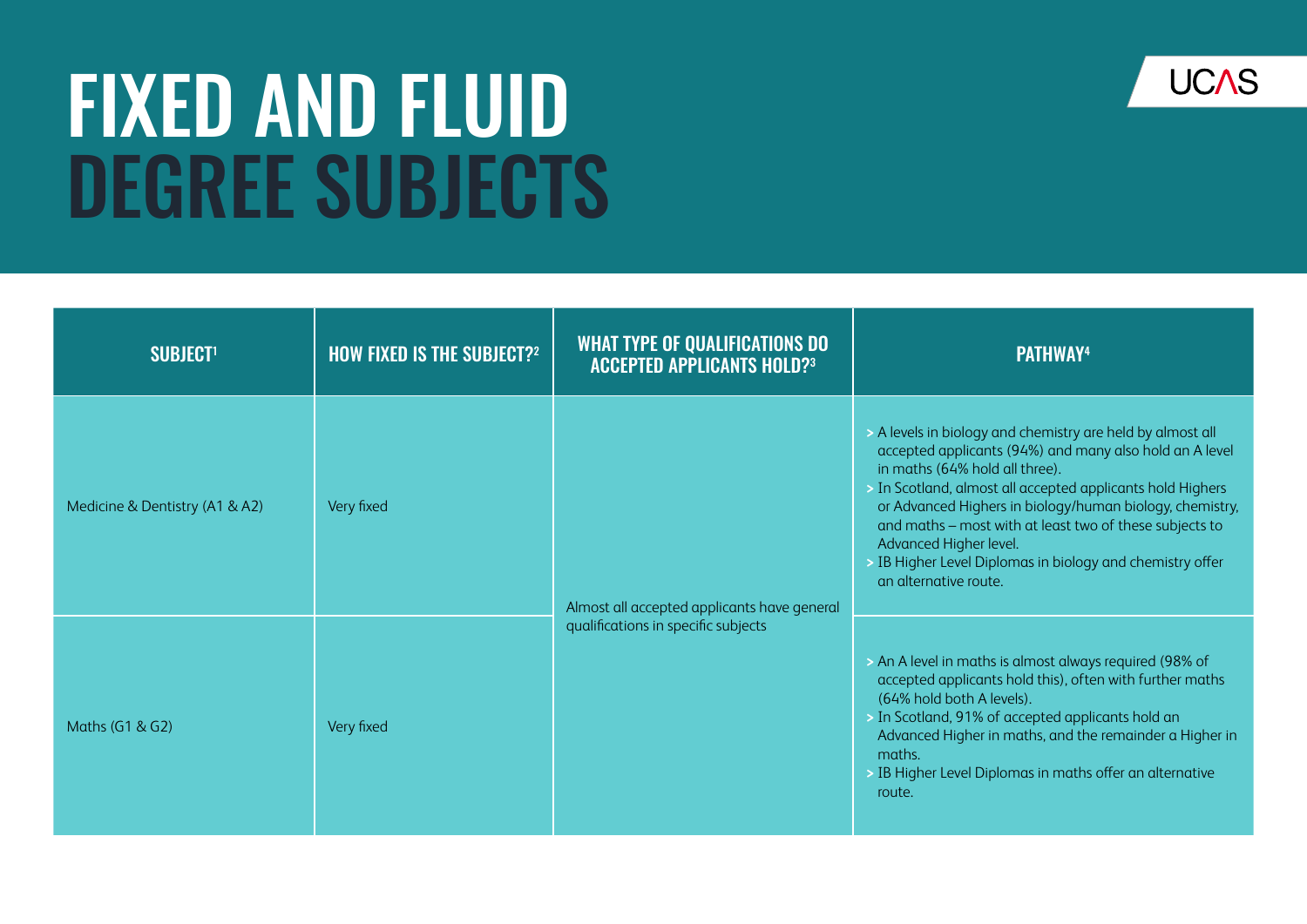| Economics (L1)         | Fixed        | Almost all accepted applicants hold general<br>qualifications in one of a few subjects    | > An A level in maths and/or economics is usually<br>required. Almost 60% of accepted applicants hold both<br>qualifications and the remainder hold one or the other<br>(fewer than 8% hold neither).<br>> In Scotland, 90% of accepted applicants hold Higher or<br>Advanced Higher in maths.                                                                                                                                                                                                                                                                                                                                                                                                                                                                          |
|------------------------|--------------|-------------------------------------------------------------------------------------------|-------------------------------------------------------------------------------------------------------------------------------------------------------------------------------------------------------------------------------------------------------------------------------------------------------------------------------------------------------------------------------------------------------------------------------------------------------------------------------------------------------------------------------------------------------------------------------------------------------------------------------------------------------------------------------------------------------------------------------------------------------------------------|
| European Languages (R) | <b>Fixed</b> |                                                                                           | > At least 89% of all UK accepted applicants hold an A level<br>in French, Spanish or German.<br>> No clear vocational pathway into studying languages -<br>96% of accepted applicants hold an A level.<br>> In Scotland, over 90% of accepted applicants hold a<br>Higher or Advanced Higher in French or Spanish.                                                                                                                                                                                                                                                                                                                                                                                                                                                     |
| Engineering (H)        | Fluid        | Two distinct routes: accepted applicants can<br>hold vocational or general qualifications | > 16% of accepted applicants hold no A levels. The most<br>commonly held vocational qualification by English<br>students is the Pearson BTEC Level 3 National Extended<br>Diploma in Engineering.<br>> For those applying with A levels, maths and physics are<br>usually required. Overall, 62% of accepted applicants hold<br>both.<br>> In Scotland, 96% of accepted applicants hold a Higher<br>or Advanced Higher in maths. Most also hold a Higher/<br>Advanced Higher in physics (and/or, less commonly,<br>engineering).                                                                                                                                                                                                                                        |
| Nursing (B7)           | Fluid        |                                                                                           | > 43% of applicants hold no A levels. The most commonly<br>held vocational qualification by English students is the<br>Pearson BTEC Level 3 National Extended Diploma in<br>Health and Social Care. Students with post-16 vocational<br>qualifications in health and social care are highly likely to<br>choose a nursing degree.<br>> For those applying with A levels, the subjects vary - the<br>most commonly held are biology and psychology, with<br>36% of all accepted applicants holding at least one of<br>these A levels.<br>> In Scotland, 76% of accepted applicants have a Higher<br>or Advanced Higher in biology or human biology. Almost<br>all hold a Higher in English, but this is a commonly held<br>subject for all accepted Scottish applicants. |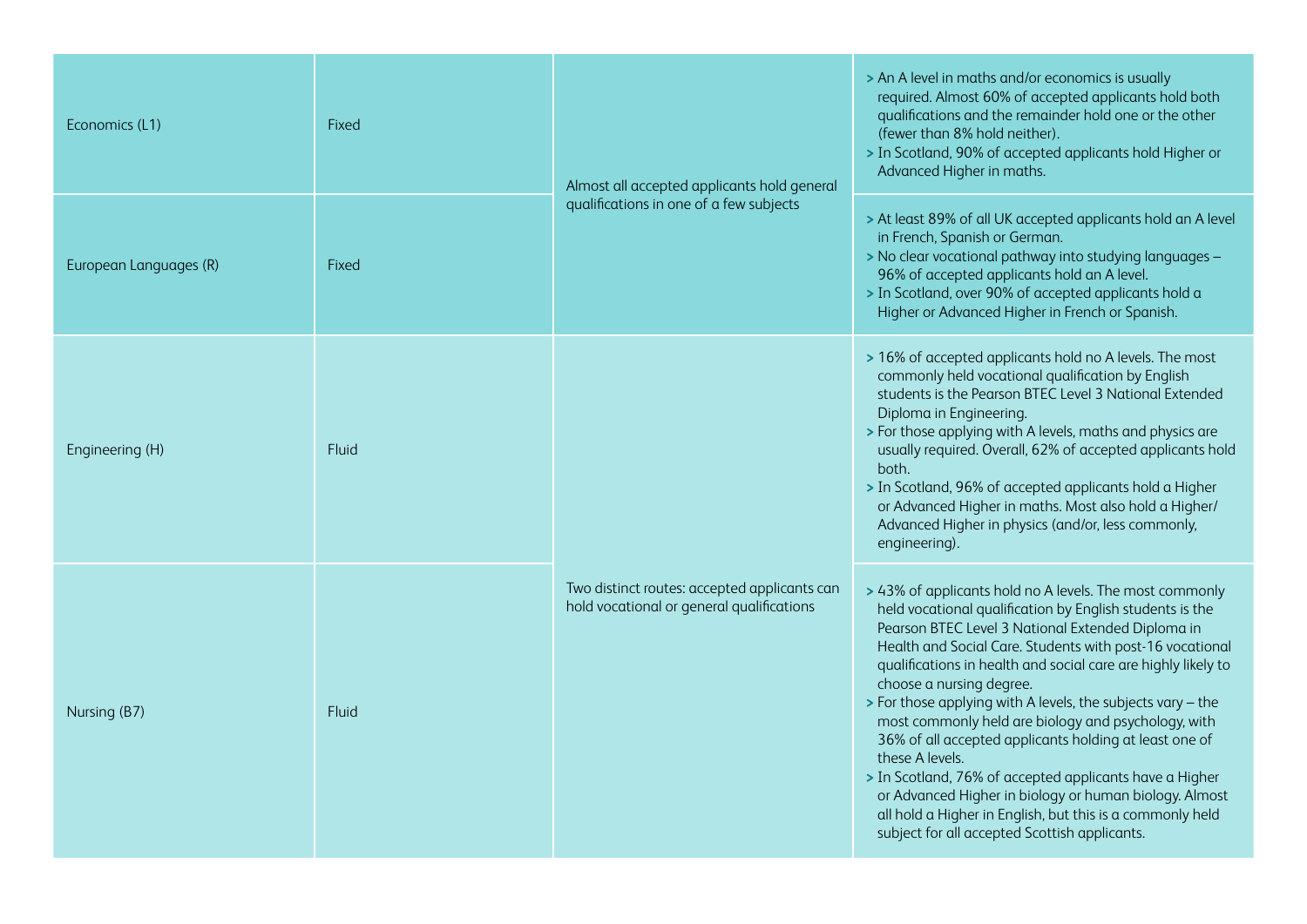| Sport and Exercise Science (C6) | Fluid      | Two distinct routes: accepted applicants can<br>hold vocational or general qualifications                               | > 48% of accepted applicants hold no A levels. The most<br>commonly held vocational qualification by English<br>students is the Pearson BTEC Level 3 National Extended<br>Diploma in Sport.<br>> For those applying with A levels, the most commonly held<br>is PE - 29% of all accepted applicants hold this A level.<br>Other subjects frequently presented include biology and<br>psychology.<br>> In Scotland, most of accepted applicants (82%) hold<br>Higher or Advanced Higher PE.                                                                                                                                                                                                                                     |
|---------------------------------|------------|-------------------------------------------------------------------------------------------------------------------------|--------------------------------------------------------------------------------------------------------------------------------------------------------------------------------------------------------------------------------------------------------------------------------------------------------------------------------------------------------------------------------------------------------------------------------------------------------------------------------------------------------------------------------------------------------------------------------------------------------------------------------------------------------------------------------------------------------------------------------|
| Computer Science (I)            | Fluid      |                                                                                                                         | > 32% of accepted applicants hold no A levels. Vocational<br>qualifications in IT or computing are particularly relevant.<br>> 40% of accepted applicants hold an A level in computing,<br>and 43% hold an A level in maths.<br>> In Scotland, over 70% of accepted applicants hold Higher<br>or Advanced Higher in computer science, often alongside<br>maths, engineering and/or physics.                                                                                                                                                                                                                                                                                                                                    |
| Education (X)                   | Very fluid | No specific qualifications needed. Accepted<br>applicants hold a wide range of vocational<br>and general qualifications | > Accepted applicants hold a wide range of qualifications.<br>> 36% of accepted applicants hold no A levels. The most<br>commonly held vocational qualification by English<br>students is the NCFE CACHE Technical Level 3 Diploma in<br>Childcare and Education (Early Years Educator).<br>> For those applying with A levels, the most commonly<br>held subjects are sociology and psychology, with 36%<br>of accepted applicants holding one of these A levels<br>alongside a number of other subjects.<br>> In Scotland, the most commonly held Higher/Advanced<br>Higher subject is English, which 99% of accepted<br>applicants hold - although this is a commonly held<br>subject for all accepted Scottish applicants. |
| Business (N)                    | Very fluid |                                                                                                                         | > Accepted applicants hold a wide range of qualifications.<br>> One in four accepted applicants hold no A levels. The<br>most commonly held vocational qualifications by English<br>students are the Pearson BTEC Level 3 National Extended<br>Certificate and the Extended Diploma in Business.<br>> Only 35% of all accepted applicants hold an A level in<br>business studies.<br>> In Scotland, more than three in four accepted applicants<br>hold a Higher in business management - suggesting<br>business is slightly less fluid in Scotland.                                                                                                                                                                           |